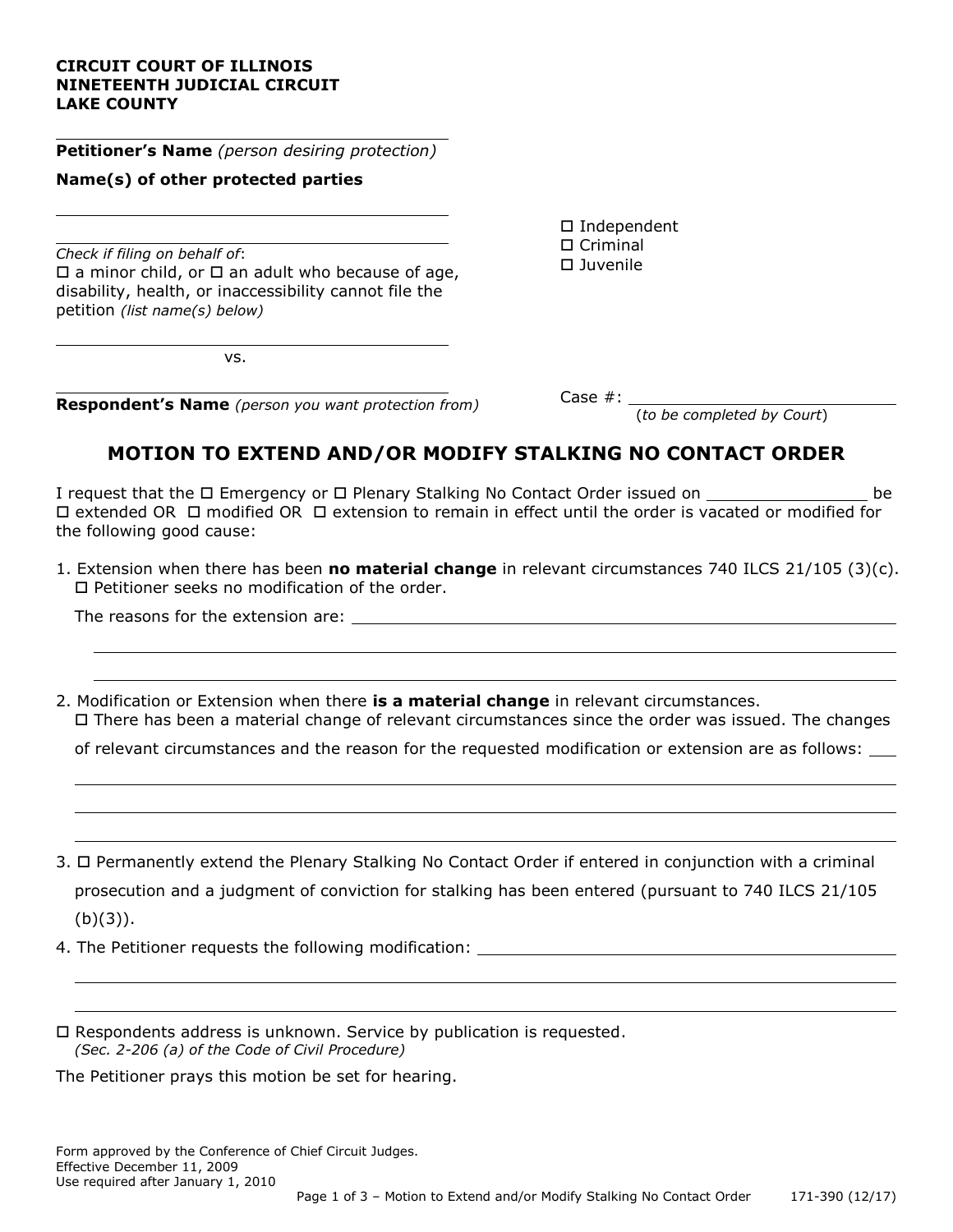### **VERIFICATION**

UNDER THE PENALTIES OF PERJURY AS PROVIDED BY LAW PURSUANT TO SECTION 1-109 OF THE CODE OF CIVIL PROCEDURE, THE UNDERSIGNED CERTIFIES THAT THE STATEMENTS SET FORTH IN THIS INSTRUMENT ARE TRUE AND CORRECT, EXCEPT AS TO MATTERS HEREIN STATED TO BE ON INFORMATION AND BELIEF AND AS TO SUCH MATTERS THE UNDERSIGNED CERTIFIES AS AFORESAID THAT THE UNDERSIGNED VERILY BELIEVES THE SAME TO BE TRUE.

**Signature of Petitioner**

**Petitioner's Attorney or Petitioner** *(if not represented by an attorney)*

|                 | Pro Se $\square$ |
|-----------------|------------------|
|                 |                  |
|                 | State:           |
|                 |                  |
|                 |                  |
| E-mail address: |                  |

 Disclosure of Petitioner's and/or protected party'(s) address would risk further abuse. The address listed above is Petitioner's and/or protected party'(s) alternative address for service of notice.

# **ORDER**

| Dated at Waukegan, Illinois this _________ day |        |  |  |
|------------------------------------------------|--------|--|--|
| of 20 .                                        | Enter: |  |  |

Judge